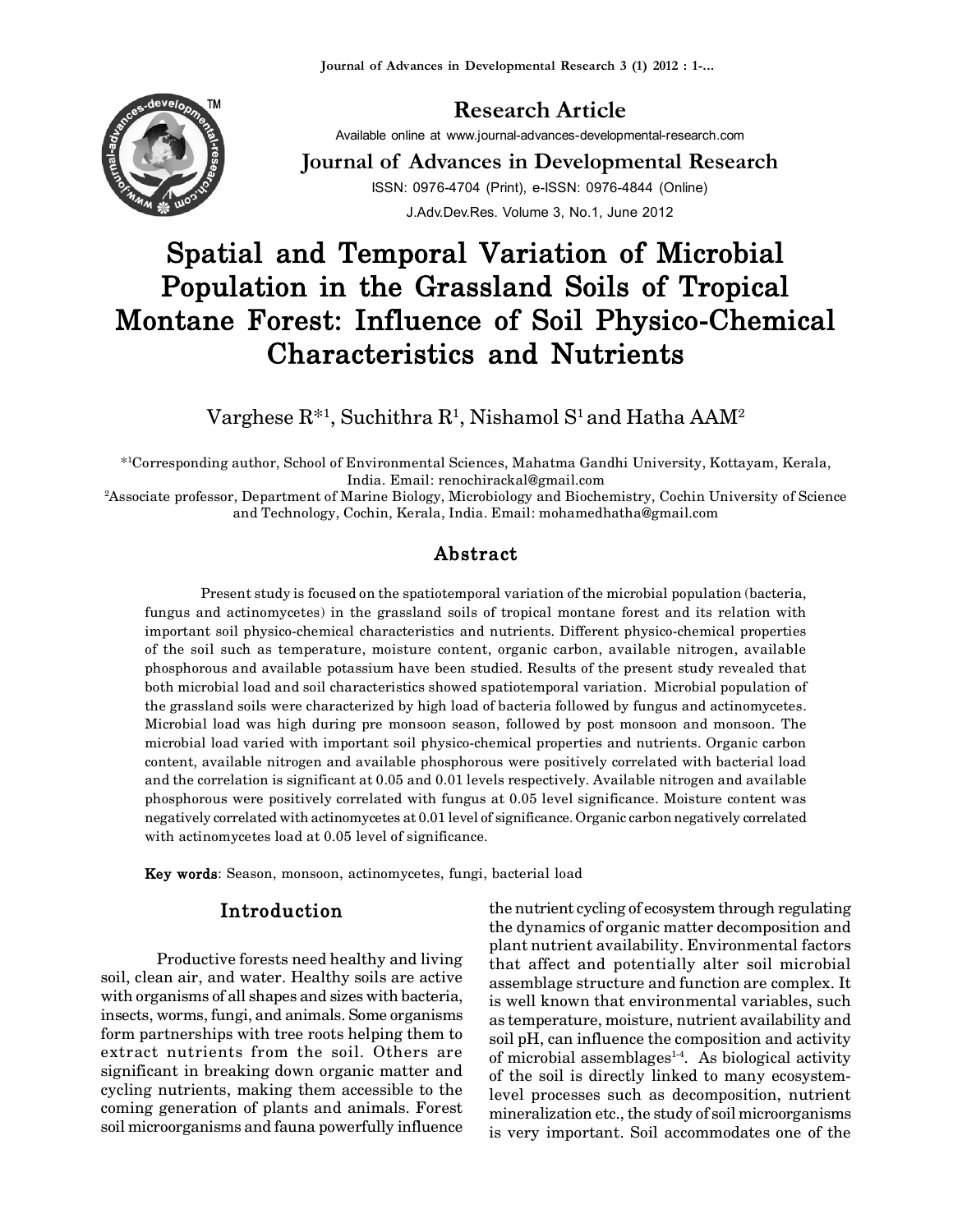most complex and dynamic microbial assemblies in the entire biosphere. Different sizes of soil particles and aggregates in infinite combination result in a highly diverse physical environment with heterogeneity readily displayed at very fine scale $^{5,6}.$ The range of physical characteristics of soil can harbor a large diversity of microorganisms in close proximity due to the minute size microorganisms. Furthermore, the relationships between microorganisms and soil particles are fully interactive: while soil particles control the survival and biological activity of microorganisms<sup>7</sup>. The chemical composition of soil is also highly heterogeneous in both vertical and horizontal dimensions<sup>8,9</sup>.

Spatial variations in soil-related variables have different patterns<sup>10</sup>. These differences are rooted in the complex relationships between each soil-related variable and the aspects of the soil that they describe<sup>11</sup>. In this work, we explore the spatial and temporal variation of bacteria, fungus and actinomycetes population in the grasslands soils of tropical montane forest of Kerala, India. We place our focus on soil microbial variation, but study some physico-chemical characteristics and nutrients of the soil which, we feel, should affect this variation.

# **Experimental**

#### **Study area and sample collection**

The study area is located at the top areas of Eravikulam National park in Idukki district (Anamudy Region) of Kerala: highest area of south India at an altitude of 1900 m to 2400 m above Mean Sea Level (MSL). The geographical location lies between 10º05' - 10º20' North latitude and 77º0' - 77º10' East longitude. Most of the land in this area is covered by grass lands and shoal forest. Soil samples were collected from six sites located at increasing altitude (1900m, 2000m, 2100m, 2200m, 2300m and 2400m above MSL) during premonsoon, monsoon and post monsoon seasons. At each site, 6 individual random samples were collected and pooled together and homogenized so as to obtain representative sample. Samples were collected at a depth of 1–2 cm (to exclude plant litter) to 20 cm using a spade that is thoroughly cleaned and disinfected between sampling so as to prevent crosscontamination.

#### **Physico-chemical characteristics of soil**

Temperature was determined *in situ* with the help of mercury bulb thermometer. Soil moisture content was determined by gravimetric method. pH of soil samples were determined potentiometrically using soil pH meter. Available nitrogen in the soil samples was determined by Microkjeldahl method<sup>12</sup>. Available phosphorus was estimated by Bray and Kurtz method<sup>12</sup>. Available potassium in the soil samples were extracted using neutral normal ammonium acetate as extractant and determined by using flame photometer<sup>13</sup>. The organic carbon was determined by Walkey and Black  $\mathbf{Method}^\mathbf{12}.$ 

#### **Enumeration of microorganisms**

Enumeration of Microorganisms (Bacteria, Fungus and Actinomycetes) was carried by standard serial dilution plate technique. Ten grams of soil was transferred to 90 ml sterile distilled water and agitated vigorously. Different aqueous dilutions, 10-  $1$  to  $10^7$  of the suspensions were prepared and spread plated on Soil extract Agar, Potato malt Agar and Kusters Agar for bacteria, fungus and Actinomycetes respectively. Nystatin (50 g/ml) or Amphotericin (75 g/ml) and Streptomycin (25 g/ml) were added to the Kusters Agar plates in order to prevent fungal and bacterial contamination respectively. After incubation microbial colonies were counted and the load was expressed as number of colony forming units (CFU) per gram of soil.

#### **Statistical analysis**

Correlation between Microbial load and soil physico-chemical characteristics were carried out using SPSS software.

# **Results**

#### **Physico-chemical characteristics of soil**

Various physico-chemical properties of the soil such as temperature, moisture content, pH, organic carbon, available nitrogen, available phosphorous and available potassium has been studied and the results are presented in Table 1. Soil temperature ranged between  $11^{\circ}$ C and  $17^{\circ}$ C during the study period and the maximum temperature of  $17^{\circ}$ C was recorded during pre monsoon period from GR5 and GR6 sites and the minimum of  $11^{\circ}$ C was recorded from Gr3 and Gr4 during post monsoon period. Soil samples collected from GR4 and Gr3 recorded highest moisture content of 56.01% and 51.19% respectively during monsoon and the lowest moisture content recorded was 8.41% during pre monsoon period from Gr6.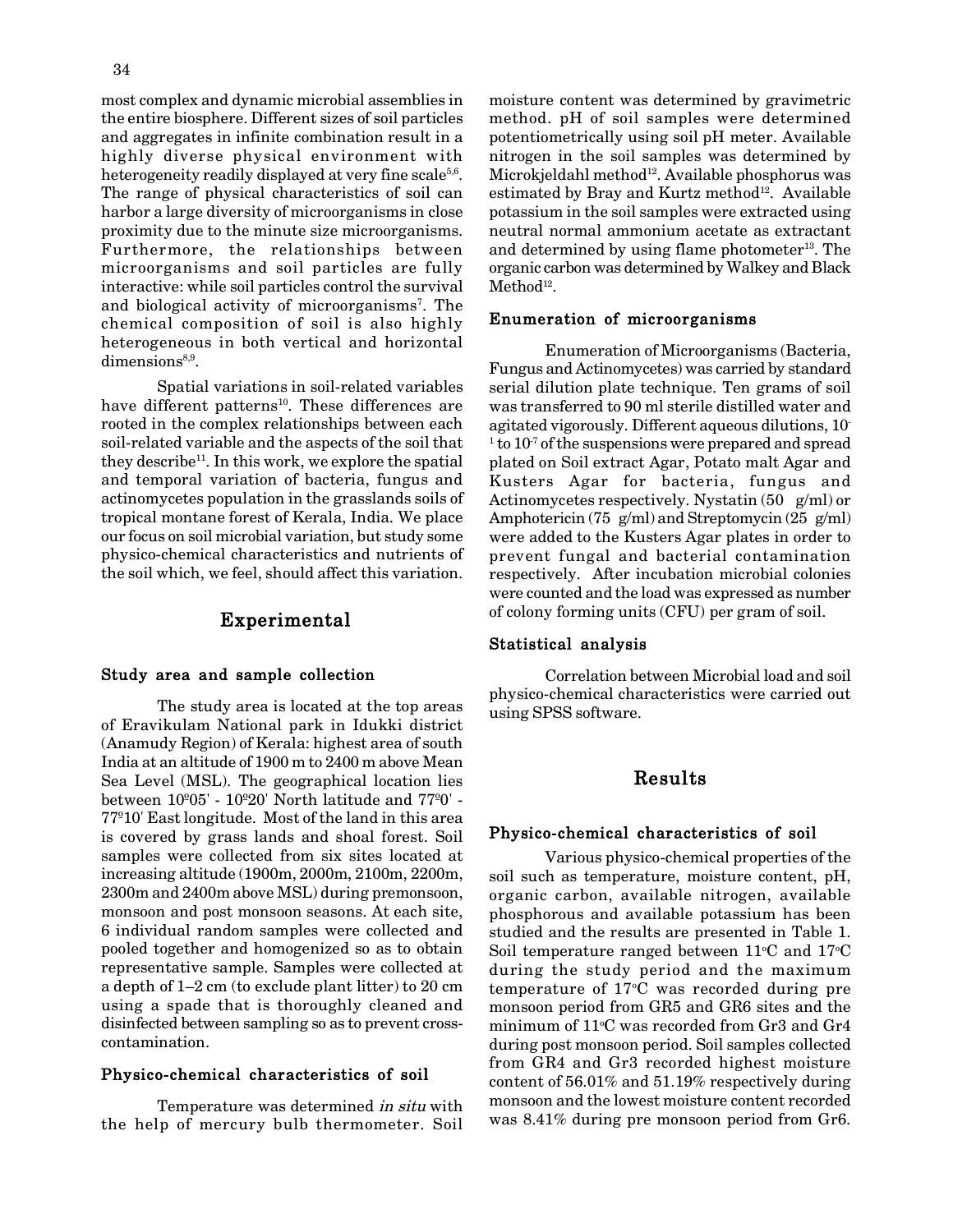**Journal of Advances in Developmental Research 3 (1) 2012 : 1-...**

| Sampling        | Seasons         | Soil physico-chemical parameters |       |     |         |                                          |      |           |  |  |
|-----------------|-----------------|----------------------------------|-------|-----|---------|------------------------------------------|------|-----------|--|--|
| sites           |                 | Soil tempe-                      |       |     |         | Moisture pH OC (%) AN (Kg/ha) AP (Kg/ha) |      | AK(Kg/ha) |  |  |
|                 |                 | rature $(^{\circ}C)$             | (%)   |     |         |                                          |      |           |  |  |
| Gr1             | Pre monsoon     | 16                               | 15.57 | 6.1 | 4.7     | 537.6                                    | 64.4 | 871.70    |  |  |
|                 | Monsoon         | 15                               | 28.40 | 6.1 | 4.7     | 188.16                                   | 30.8 | 752.64    |  |  |
|                 | Post monsoon 13 |                                  | 23.11 | 6.2 | 4.8     | 383.04                                   | 19.6 | 752.64    |  |  |
| Gr <sub>2</sub> | Pre monsoon 16  |                                  | 13.88 | 6.3 | 4.9     | 668.80                                   | 40.4 | 997.50    |  |  |
|                 | Monsoon         | 15                               | 26.14 | 6.1 | 4.8     | 490.56                                   | 22.4 | 627.20    |  |  |
|                 | Post monsoon 12 |                                  | 20.44 | 6.1 | 5.0     | 544.32                                   | 30.8 | 564.48    |  |  |
| Gr <sub>3</sub> | Pre monsoon 15  |                                  | 42.44 | 5.1 | 6.1     | 927.36                                   | 86.8 | 1073.41   |  |  |
|                 | Monsoon         | 16                               | 51.19 | 5.3 | 5.4     | 418.24                                   | 47.6 | 501.76    |  |  |
|                 | Post monsoon 11 |                                  | 46.11 | 5.9 | 5.9     | 577.92                                   | 86.8 | 689.92    |  |  |
| Gr <sub>4</sub> | Pre monsoon 14  |                                  | 51.32 | 5.6 | 5.9     | 719.04                                   | 80.1 | 1412.54   |  |  |
|                 | Monsoon         | 15                               | 56.01 | 5.5 | 5.6     | 604.80                                   | 47.6 | 752.64    |  |  |
|                 | Post monsoon 11 |                                  | 54.03 | 5.7 | 6.0     | 833.28                                   | 55.1 | 501.76    |  |  |
| Gr 5            | Pre monsoon 17  |                                  | 11.99 | 6.4 | 2.3     | 779.52                                   | 39.2 | 778.08    |  |  |
|                 | Monsoon         | 16                               | 21.01 | 6.3 | 1.7     | 537.60                                   | 25.2 | 752.64    |  |  |
|                 | Post monsoon 14 |                                  | 18.40 | 6.8 | $2.0\,$ | 443.52                                   | 30.8 | 544.48    |  |  |
| Gr 6            | Pre monsoon 17  |                                  | 08.41 | 6.4 | 2.1     | 557.36                                   | 70.1 | 652.64    |  |  |
|                 | Monsoon         | 16                               | 15.10 | 6.3 | $1.2\,$ | 551.04                                   | 22.4 | 627.20    |  |  |
|                 | Post monsoon 15 |                                  | 13.03 | 6.5 | 1.9     | 524.16                                   | 48.4 | 376.32    |  |  |

**Table 1.** Physico-chemical properties of Grassland soils during Pre monsoon, Monsoon and Post monsoon

Gr = Grassland; OC = Organic carbon; AN = Available Nitrogen; AP = Available Phosphorus; AK = Available Potassium

The pH values ranged from 5.1 to 6.8 and the highest pH recorded from Gr5 during post monsoon and lowest pH recorded from GR3 during pre monsoon period.

In the present study highest organic carbon of 6.1% recorded from Gr3 site during pre monsoon period and lowest organic carbon of 1.16% from Gr6 during monsoon period. High values of available nitrogen recorded during pre monsoon (Gr4) and lowest during post monsoon period (Gr6), in post monsoon period it was ranged from 376.32 - 752.64 Kg/ha, in pre monsoon 652.64-1412.54 Kg/ha and during monsoon season 501.76 – 752.64 Kg/ha. Soil sample from Gr3 showed the highest available potassium of 927.36 kg/ha in pre monsoon and the least available potassium of 188.16 kg/ha recorded from Gr1 during the monsoon period. The highest value of available phosphorous of 86.8 kg/ha recorded from Gr3 and the least value 19.6 kg/ha from Gr1 during post monsoon period.

# **Dynamics of Microbial Load**

Bacterial load was higher during pre monsoon season followed by post monsoon and monsoon and it ranged from  $134 \times 10^5$  to  $168 \times 10^5$ CFU/g during post monsoon, from  $160 \times 10^5$  to  $228 \times$  $10^5$  CFU/g during pre monsoons and from  $89\times10^5$ to $137 \times 10^5$  CFU/g during monsoons. The fungal load of the grassland soils ranged from  $17{\times}10^3$  to  $41\times10^{3}$  CFU/g in post monsoon, from  $29\times10^{3}$  to  $61\times10^{3}$  CFU/g in pre monsoon, from  $8\times10^{3}$  to  $40\times10^{3}$ CFU/g in monsoon. Actinomycetes load varied between  $4.1{\times}10^2$  and  $26{\times}10^3\,\mathrm{CFU/g}$  in post monsoons, from  $17{\times}10^{\scriptscriptstyle{3}}$  to  $44{\times}10^{\scriptscriptstyle{3}}\,\text{CFU/g}$  in pre monsoon and from  $3.0{\times}10^2$  to $17{\times}10^3$  CFU/g in monsoon. Bacterial, fungal and actinomycetes load were higher during pre monsoon followed by post monsoon and monsoon. In all the sites bacterial load was higher followed by fungal and actinomycetes load with exception at two sites where actinomycetes came second to bacteria (Table 2).

# **Correlation between Microbial load and Soil Physicochemical Characteristics**

Organic carbon content, available nitrogen and available phosphorous were positively correlated with bacterial load and the correlation is significant at 0.05 and 0.01 levels respectively. Moisture content was positively correlated with bacterial load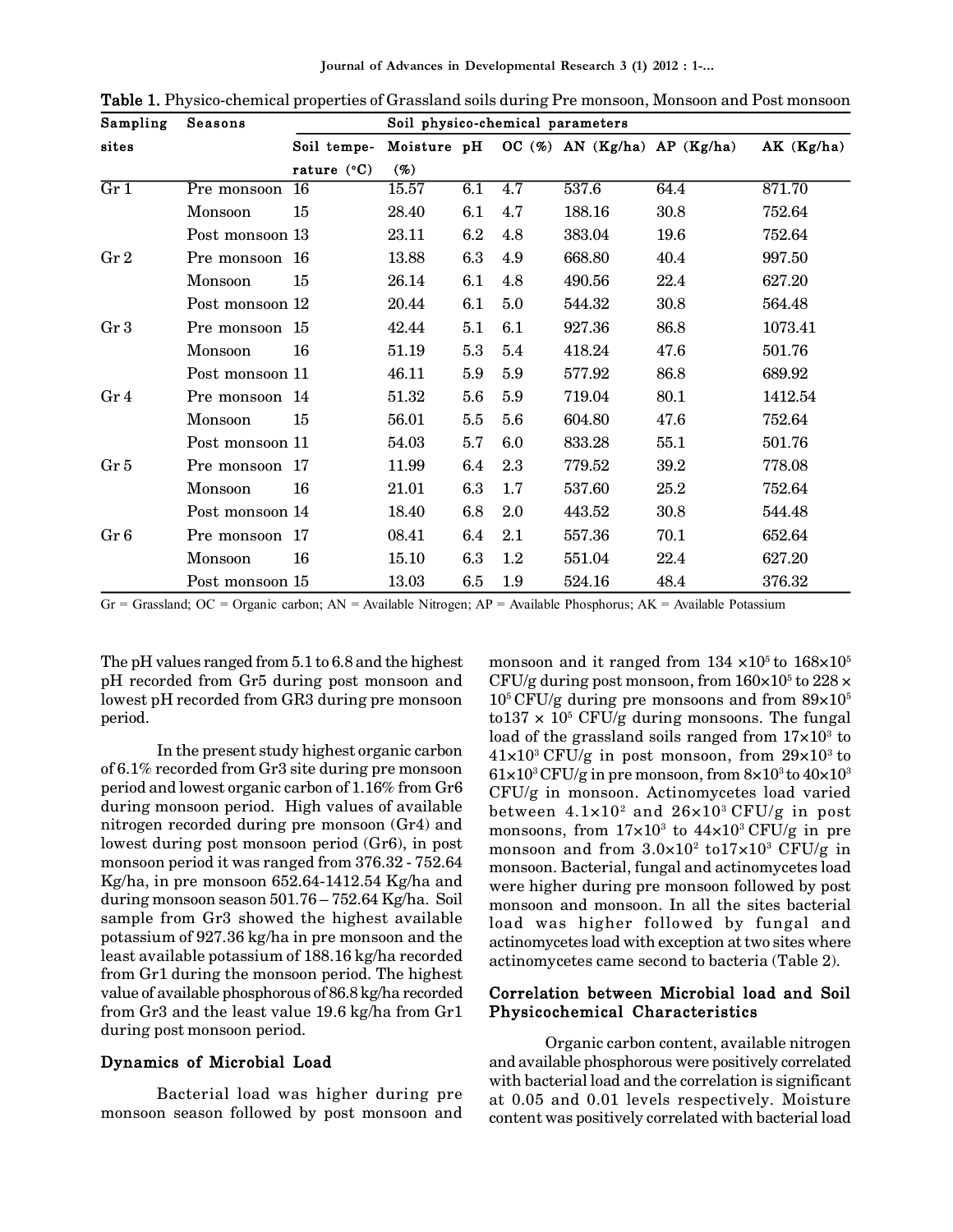| Sampling | Seasons      | Microbial load $(CFU/g)$ |    |                                                       |  |  |  |  |  |  |
|----------|--------------|--------------------------|----|-------------------------------------------------------|--|--|--|--|--|--|
| sites    |              | Bacterial load(x $105$ ) |    | Fungal load(x $10^3$ ) Actinomycetes load (x $10^3$ ) |  |  |  |  |  |  |
| Gr 1     | Pre monsoon  | 191                      | 54 | 30 <sup>°</sup>                                       |  |  |  |  |  |  |
|          | Monsoon      | 121                      | 17 | 06                                                    |  |  |  |  |  |  |
|          | Post monsoon | 154                      | 31 | 14                                                    |  |  |  |  |  |  |
| Gr 2     | Pre monsoon  | 200                      | 40 | 24                                                    |  |  |  |  |  |  |
|          | Monsoon      | 111                      | 08 | 10                                                    |  |  |  |  |  |  |
|          | Post monsoon | 166                      | 27 | 20                                                    |  |  |  |  |  |  |
| Gr 3     | Pre monsoon  | 209                      | 61 | 17                                                    |  |  |  |  |  |  |
|          | Monsoon      | 130                      | 27 | 3.6                                                   |  |  |  |  |  |  |
|          | Post monsoon | 168                      | 41 | 4.1                                                   |  |  |  |  |  |  |
| Gr 4     | Pre monsoon  | 228                      | 51 | 20                                                    |  |  |  |  |  |  |
|          | Monsoon      | 137                      | 21 | $3.0\,$                                               |  |  |  |  |  |  |
|          | Post monsoon | 168                      | 41 | 4.1                                                   |  |  |  |  |  |  |
| Gr 5     | Pre monsoon  | 177                      | 34 | 44                                                    |  |  |  |  |  |  |
|          | Monsoon      | 89                       | 40 | 17                                                    |  |  |  |  |  |  |
|          | Post monsoon | 146                      | 23 | 20                                                    |  |  |  |  |  |  |
| Gr 6     | Pre monsoon  | 160                      | 29 | 35                                                    |  |  |  |  |  |  |
|          | Monsoon      | 101                      | 34 | 11                                                    |  |  |  |  |  |  |
|          | Post monsoon | 134                      | 17 | 26                                                    |  |  |  |  |  |  |

**Table 2.** Spatiotemporal variation of microbial population in Grassland soils of Tropical Montane forest

but did not show any significance. Temperature and pH were negatively correlated with bacterial load but not significant (Table 3). Available nitrogen and available phosphorous were positively correlated with fungus at 0.05 level significance. Temperature, pH, and available potassium were negatively correlated with fungus but no significant. Organic carbon and moisture content were positively correlated with fungal load but not show any significance (Table 4). Moisture content was negatively correlated with actinomycetes at 0.01 level of significance. Organic carbon negatively correlated with actinomycetes load at 0.05 level of significance. Soil temperature and available nitrogen were positively correlated with actinomycetes load and did not show any significance. Available

phosphorous and available potassium were negatively correlated with actinomycetes load but not significant (Table 5).

# **Discussion**

# **Physico-chemical characteristics of soil**

 Grassland soils of tropical montane forest were feebly acidic and the pH ranged from 5.1 to 6.8. Physico-chemical characteristics of soil showed variation in both spatially and temporally. Spatial variations of soil characteristics are mainly due to the topography of the study area; samples were

|            | B L       | ST        | <b>SMC</b> | pH         | <b>SOC</b> | N        | р        | ĸ |
|------------|-----------|-----------|------------|------------|------------|----------|----------|---|
| BL         |           |           |            |            |            |          |          |   |
| <b>ST</b>  | $-0.251$  |           |            |            |            |          |          |   |
| <b>SMC</b> | 0.246     | $-0.447$  |            |            |            |          |          |   |
| pH         | $-0.302$  | 0.189     | $-0.870**$ |            |            |          |          |   |
| <b>SOC</b> | $0.541*$  | $-0.518*$ | $0.743**$  | $-0.775**$ |            |          |          |   |
| N          | $0.629**$ | 0.091     | 0.297      | $-0.458$   | 0.404      |          |          |   |
| P          | $0.675**$ | $-0.155$  | $0.518*$   | $-0.521*$  | 0.445      | $0.561*$ |          |   |
| K          | 0.122     | $-0.055$  | 0.117      | 0.037      | 0.046      | 0.006    | $-0.089$ |   |

**Table 3.** Correlation between bacterial load and physicochemical characteristics o soil

\* Correlation is significant at the 0.05 level (2-tailed).

\*\* Correlation is significant at the 0.01 level (2-tailed).

SOC: Soil organic carbon, ST: Soil temperature, SMC: Soil moisture content, BL: Bacterial load, N: Available nitrogen, P: Available phosphorus, K: Available potassium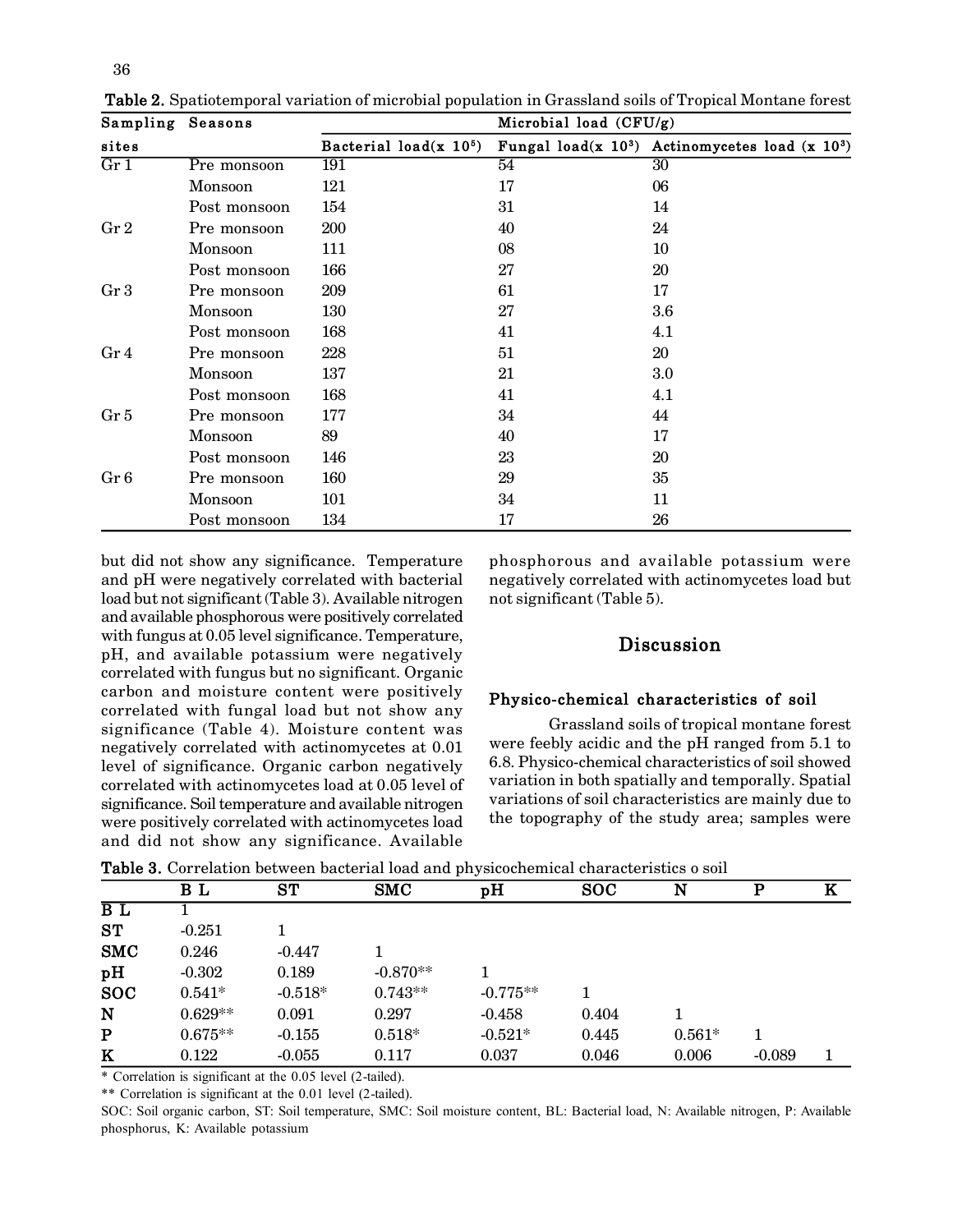| FL       | <b>ST</b> | <b>SMC</b> | pH         | <b>SOC</b> | N        | D        | K |
|----------|-----------|------------|------------|------------|----------|----------|---|
|          |           |            |            |            |          |          |   |
| $-0.030$ |           |            |            |            |          |          |   |
| 0.183    | $-0.447$  |            |            |            |          |          |   |
| $-0.281$ | 0.189     | $-0.870**$ |            |            |          |          |   |
| 0.159    | $-0.518*$ | $0.743**$  | $-0.775**$ |            |          |          |   |
| $0.566*$ | 0.091     | 0.297      | $-0.458$   | 0.404      |          |          |   |
| $0.548*$ | $-0.155$  | $0.518*$   | $-0.521*$  | 0.445      | $0.561*$ |          |   |
| $-0.039$ | $-0.055$  | 0.117      | 0.037      | 0.046      | 0.006    | $-0.089$ |   |
|          |           |            |            |            |          |          |   |

**Table 4.** Correlation between Fungal load and physicochemical characteristics of soil

\* Correlation is significant at the 0.05 level (2-tailed).

\*\* Correlation is significant at the 0.01 level (2-tailed)

SOC: Soil organic carbon, ST: Soil temperature, SMC: Soil moisture content, FL: Fungal load, N: Available nitrogen, P: Available phosphorus, K: Available potassium

collected from both valleys and slopes of different angles. A number of studies have exposed that even minute scale topographical landforms can change environmental conditions $14,15$ . The same results were observed by different researchers where the organic carbon showed to vary with slope position and variation of soil properties within a distinct climatic area may also result from topographic  $heterogeneity^{16, 17, 18}.$ 

Another important reason for the spatial variation may be the vegetation cover. The difference in vegetation should affect the soil environment in many ways, including changing light intensity, wind, temperature, and soil moisture and nutrients; these should lead to remarkable changes in soil microbial diversity and structure<sup>19,20</sup>. In the present work vegetation differs considerably between the sampling locations because of samples were collected from different altitude of the grassland. Influences of plant composition and

diversity on soil physico-chemical characteristics are reported by many researchers $^{21,22}$ .

Temporal variations of the soil physicochemical characteristics are mainly attributed to climatic factors. Seasonally variable environmental factors like temperature, precipitation etc. influence soil characteristics<sup>23</sup>, for example precipitation cause changes in soil moisture content, soil temperature, pH etc. In the present study soil moisture content in monsoon seasons was higher than in other two seasons, mainly attributable to the raining season during June – September. The pH of the grassland soils was weakly acidic due to the high plant organic matter on the surface, the decomposition of plant debris leads to the accumulation of organic acids $^{24}$ . The pH values were slightly lower in pre monsoon seasons than in post monsoon and monsoon seasons due to the better temperature in pre monsoon season for active microbial activity and it leads to organic acid accumulation<sup>25</sup>. The low pH during

|  |  |  | <b>Table 5.</b> Correlation between Actinomycetes load and physicochemical characteristics of soil |  |  |  |  |  |
|--|--|--|----------------------------------------------------------------------------------------------------|--|--|--|--|--|
|  |  |  |                                                                                                    |  |  |  |  |  |

|            | ΑL          | ST        | <b>SMC</b> | pH         | <b>SOC</b> | N        | Р        | ĸ |
|------------|-------------|-----------|------------|------------|------------|----------|----------|---|
| A L        |             |           |            |            |            |          |          |   |
| ST         | 0.398       |           |            |            |            |          |          |   |
| <b>SMC</b> | $-0.735***$ | $-0.447$  |            |            |            |          |          |   |
| pH         | $0.551*$    | 0.189     | $-0.870**$ |            |            |          |          |   |
| <b>SOC</b> | $-0.497*$   | $-0.518*$ | $0.743**$  | $-0.775**$ |            |          |          |   |
| N          | 0.267       | 0.091     | 0.297      | $-0.458$   | 0.404      | 1        |          |   |
| ${\bf P}$  | $-0.005$    | $-0.155$  | $0.518*$   | $-0.521*$  | 0.445      | $0.561*$ | 1        |   |
| K          | $-0.084$    | $-0.055$  | 0.117      | 0.037      | 0.046      | 0.006    | $-0.089$ |   |

\*\* Correlation is significant at the 0.01 level (2-tailed).

\* Correlation is significant at the 0.05 level (2-tailed).

SOC: Soil organic carbon, ST: Soil temperature, SMC: Soil moisture content, AL: Actinomycetes load, N: Available nitrogen, P: Available phosphorus, K: Available potassium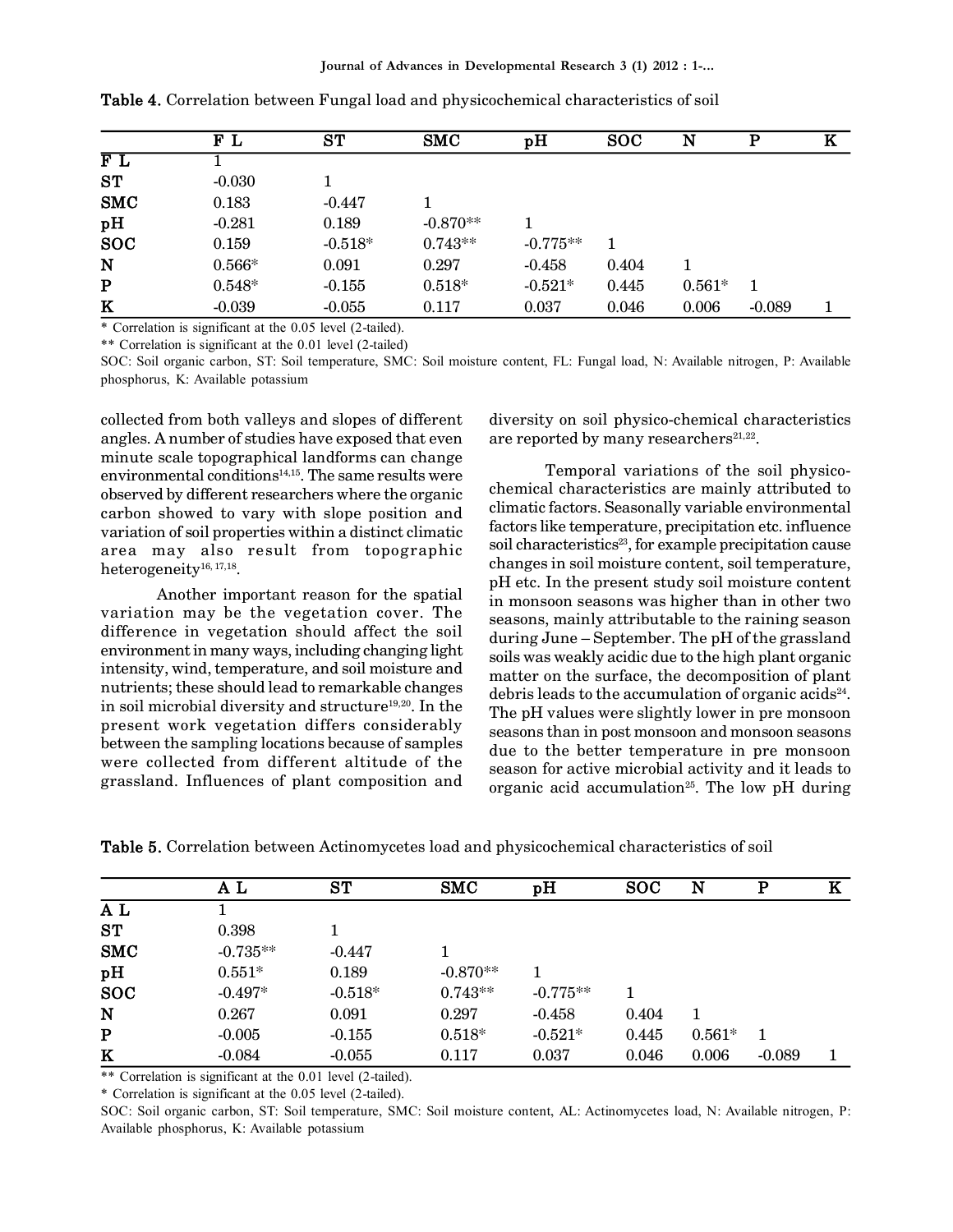monsoon season may be attributed to high rainfall, which is sufficient to leach basic cations from the surface horizons of the soil.

#### **Dynamics of micro flora**

Microbial population of the grassland soils of tropical montane forest are characterized by comparatively high load of bacteria followed by fungus and actinomycetes. Microbial load exhibited both temporal and spatial variations and the microbial load was high during pre monsoon season, followed by post monsoon and monsoon seasons. Spatial variation of the microbial load attribute to variation of the soil characteristics and vegetation structure due to the difference in terrine of the study area. Number of studies has shown that even small scale topographical landforms can alter environmental conditions, which in turn retard or accelerate the activity of organisms<sup>15</sup>. The effects of topographical landforms on species composition, productivity, environmental conditions, and soil characteristics have been well investigated $^{14}$ . Seasonal variation in microbial population is due to change in climatic factors. Seasonally-variable environmental factors, like temperature and soil moisture, may influence the soil microbial community and activity and control the organic matter decomposition process<sup>26</sup>.

### **Correlation of microbial load with physiochemical characteristics**

The pH of the grassland soils was weakly acidic due to the high amount of plant debris on the surface; the decomposition of which leads to the accumulation of organic acid resulting in acidity of the soil24. Actinomycetes showed significant positive correlation with pH. Basilio et al.<sup>27</sup> reported that actinomycetes prefer neutral and alkaline pH and the fungus prefer acid soils. In the present study, acidic pH of the soil samples may be one of the reasons for fewer loads of actinomycetes compared to fungus population. While the relationship between microbial load and temperature between different sites were not significant, significant seasonal variation of the microbial load with temperature was observed during the study period. From the present study it was observed that the load of bacteria, fungus and actinomycetes were high in pre monsoon season because of comparatively high soil temperature. Increase in the bacterial community during the pre monsoon has been attributed to increase in the temperature<sup>28</sup>. The correlation studies revealed that fungal and bacterial load showed positive correlation with moisture content and actinomycetes load showed significant negative correlation with moisture content. It is reported that the actinomycetes load was high in desert soil and most of them are

resistant to heat and the water logging of the soil is unfavorable for the growth of actinomycetes<sup>29</sup>.

Results of the present study showed positive correlation between bacterial and fungal loads with organic carbon content. Nohrstedt $30$  have also concluded that the soil organic carbon from several forests was the factor positively influencing microbial population. Negative correlation between the actinomycete load and organic carbon content may be due to the influence of other soil factors and soil topography. There was also a significant positive correlation between the available nitrogen and phosphorous with bacterial and fungal load. Report of Allen and Schlesinger<sup>31</sup> is comparable with the present study about the nutrient correlation with microbial load. In conclusion Grassland soils of tropical montane forest were weakly acidic and the microbial load was characterized by high number of bacteria, followed by fungi and actinomycetes. Bacterial, fungal and actinomycetes load was higher during pre monsoon followed by post monsoon and monsoon. There was a spatial and temporal variation of microbial load during the study period and it showed significant correlations between important soil physicochemical characteristics.

# **References**

- 1. Insam H. 1990. Are the soil microbial biomass and basal respiration governed by the climate regime? *Soil Biology and Biochemistry,* 22: 525– 532.
- 2. Scheu S and Parkinson D. 1994. Changes in bacterial and fungal biomass C, bacterial and fungal biovolume and ergosterol content after drying, remoisting and incubation of different layers of cool temperate forest soils. *Soil Biology and Biochemistry*, 26:1515 –1525
- 3. Raubuch M and Beese F. 1995. Pattern of microbial indicators in forest soils along a European transect. *Biology and Fertility of Soils*, 19: 362 –368
- 4. Couteaux M, Raubuch M and Berg M. 1998. Response of protozoan and microbial communities in various coniferous forest soils after transfer to forests with different levels of atmospheric pollution. *Biology and Fertility of Soils*, 27:179 –188.
- 5. Grundmann GL and Debouzie D. 2000. Geostatistical analysis of the distribution of NH $_4^{\,}$  + and NO $_2^{\,}$ oxidizing bacteria and serotypes at the millimeter scale along a soil transect. *FEMS Microbiology Ecology*, 34: 57-62.
- 6. Ranjard L and Richaume A. 2001. Quantitative and qualitative microscale distribution of bacteria in soil. *Research in Microbiology,* 152: 707-716